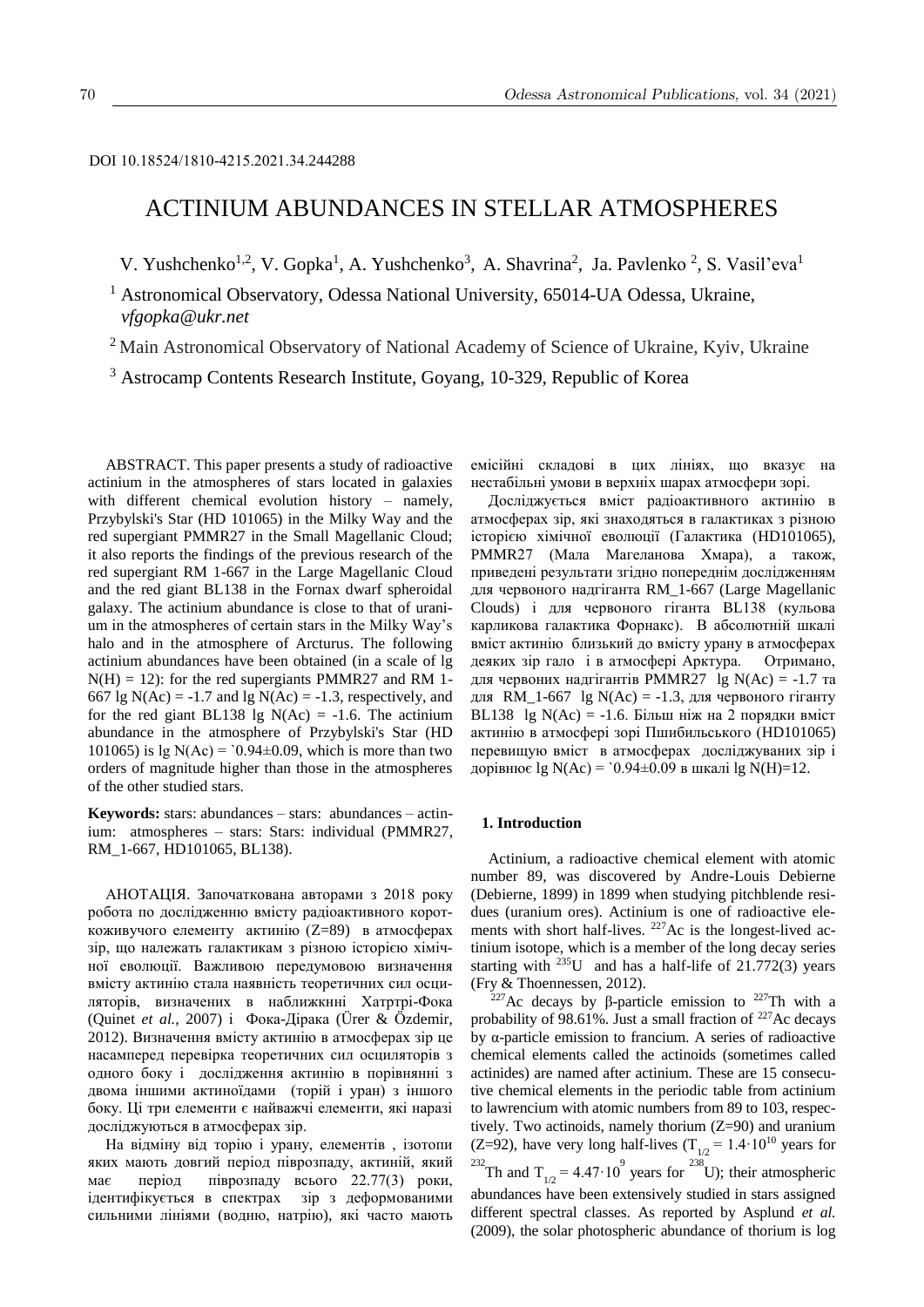$N(Th) = 0.02 \pm 0.10$  while meteoritic abundances of thorium and uranium are  $log N(Th) = 0.06 \pm 0.03$  and  $log N(U)$  $= -0.54 \pm 0.03$ , respectively, on a scale of log N(H) = 12.0.

Thorium abundances in the atmospheres of metal poor stars vary from -3.1 to +0.5 (Ren *et al.,* 2012). The thorium and uranium abundances in the atmosphere of Arcturus are  $log N(Th) = -0.35$  and  $log N(U) = -1.05$ , respectively (Gopka *et al.,* 1999). In the halo giant CS 31082- 001 (Hill *et al.,* 2002), the thorium and uranium abundances are log  $N(Th) = -0.09$  and log  $N(U) = -1.98$ , respectively. For the bright halo red giant HD22117, log  $N(Th) = -1.50$  was obtained in the dissertation by V. Yushchenko by spectrum synthesis technique applied to the spectral data acquired with 1.93-metre telescope at the Haute-Provence Observatory. Ivans *et al*. (2006), by employing spectra obtained with more powerful telescopes, reported the thorium abundance  $log N(Th) = -1.58$ . The uranium abundance  $log N(U) \le -2.02$ , determined for HD22117 using spectra obtained with 2-metre telescope at the Peak Terskol Observatory in the dissertation by V. Yushchenko (*Heavy Elements in the Atmospheres of Peculiar Stars,* 2017), is virtually similar to the value reported in the study by Hill *et al.* (2002).

For quite a long time, the issues related to all the other actinoids were left unaddressed in spectroscopic surveys of stars.

#### **2. Actinium as the subject of spectroscopic research**

*Przybylski's star*. Actinium as the subject of spectroscopic research garnered attention after 2004 (Gopka *et al.,* 2004). It was discovered that the observed wavelengths of some lines in the spectrum of chemicallypeculiar magnetic Przybylski's Star, which could not be identified with traditional absorption lines, currently under investigation, coincided with those of chemical elements with atomic number Z>83, including absorption lines of actinium. The findings reported in 2004 were corroborated in a later study by Gopka *et al*. (2008) (Fig1). The results of computations of oscillator strengths of neutral and singly-ionised actinium conducted using a semi-empirical relativistic Hartree-Fock approach, including core polarisation effects, were reported in 2007 (Quinet *et al.,* 2007). The oscillator strengths calculated for singly-ionised actinium using a fully relativistic multiconfiguration Dirac-Fock (MCDF) method were presented in 2012 (Ürer & Özdemir, 2012). The foregoing findings laid the groundwork for quantitative analysis of the actinium abundance in stellar atmospheres.

The actinium abundance in the atmosphere of Przybylski's Star was reported in the dissertation by V. Yushchenko (*Heavy Elements in the Atmospheres of Peculiar Stars,* 2017). The resulting values are given in Table 1, which has the following columns: wavelength  $(\lambda)$ , atomic number of the chemical element (Z=89), identification of the chemical element (Ident.), equivalent width of the identified line (Eq.W.), low-lying energy levels  $(E_{low})$  and elemental abundance (log N).

The highest value of the actinium abundance in stellar atmospheres determined so far is  $\lg N(Ac) = 0.94 \pm 0.09$  on a scale of  $log N(H) = 12$ ; this value was obtained using a model of Przybylski's Star with  $T_{\text{eff}} = 6,600 \text{ K}$ ; log g = 4.0 and  $V_{mi} = 3.5$  km·s<sup>-1</sup>.

Table 1. The actinium abundance in the spectrum of Przybylski's Star.

| λ<br>(Å) | Ident.            | Eq.W.<br>$(m\AA)$ | $E_{1ow}$<br>(eV) | log gf  | log N |
|----------|-------------------|-------------------|-------------------|---------|-------|
|          | 3043.300 Ac $\Pi$ | 25                | 1.127             | 0.19    | 1.059 |
|          | 3164.810 Ac $\Pi$ | 20                | 0.653             | $-0.13$ | 0.809 |
|          | 4168.400 Ac $\Pi$ | 25                | 0.653             | $-0.40$ | 0.930 |
|          | 5910.850 Ac $\Pi$ | 24                | 0.653             | $-0.60$ | 0.963 |



Figure 1: The observed spectrum at wavelength of nonidentified line in the spectrum of chemically-peculiar magnetic Przybylski's star coincided with wavelength of chemical elements actinium AcIII λ 4569.879 Å (Gopka *et al.,* 2008)*.*

*The red supergiant PMMR27 in the Small Magellanic Clouds* (v=13.2<sup>m</sup>). Apart from Przybylski's Star, the actinium lines are identified in the spectra of stars that have already gone through certain stages of their evolution and belong to galaxies with different history of their enrichment with heavy elements: in the Magellanic Clouds, the most effective contribution is made by r-process elements (Gopka *et al.,* 2018a) while in a dwarf spheroidal galaxy, it is asymptotic giant branch *(*AGB*)* medium mass stars that play an important role by enriching it with s-process elements (Gopka *et al.,* 2018b).



Figure2: Portions of spectra of red supergiants in the Small Magellanic Cloud (PMMR23, PMMR27, PMMR48, PMMR144, PMMR145 and PMMR219) and the red giant in the Large Magellanic Cloud, RM 1-667, in the region of the Ас II line at 6164.75 Å. The spectra shifted a given value with respect to each other.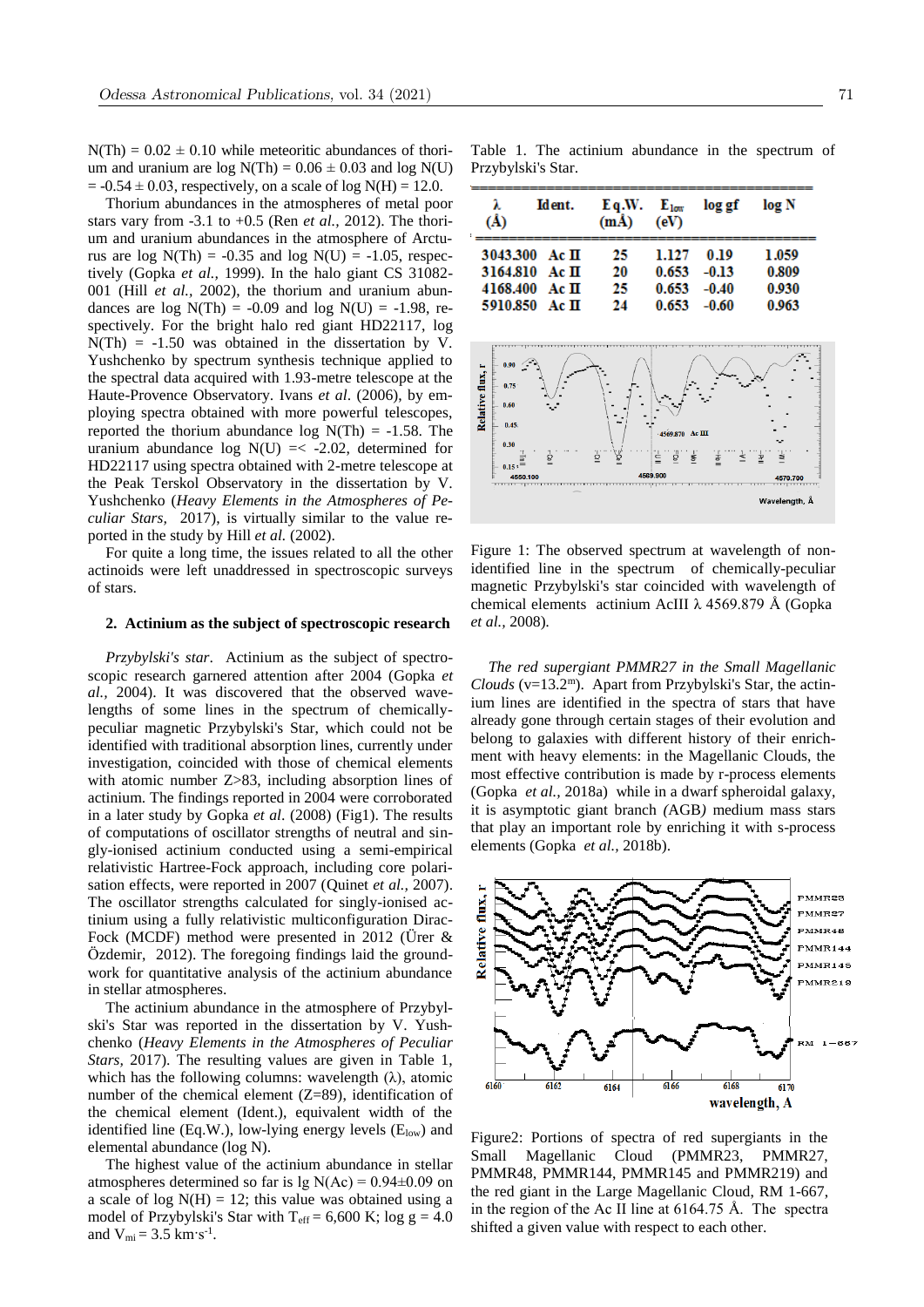The observation of the K-supergiants in the Magellanic Cloud was carried out by Hill (1997) at the European Southern Observatory (ESO) at La Silla. The spectral resolution of the spectra was near 20 000 аnd 30 000, the range of wavelengths is 5900-7100 A°. The red supergiant PMMR23 is located in a region of the Small Magellanic Cloud (SMC) where velocities of stars and surrounding gas are far lower than those in other regions of SMC, thus yileding the profile of the Нα line slightly deformed. A peak can be seen where the actinium line should be positioned, but no line is observed. On the contrary, radial velocities of all the other supergiants, namely PMMR27, PMMR48, PMMR144, PMMR145 and PMMR219, as well as those of the surrounding gas, are higher, which is reflected in the profile of the Нα line in the form of emission components in the  $Ha$  line wings. For those stars as can be seen in Fig. 2, weak lines can be observed at the wavelength 6164.75 Å.

The red supergiant RM 1-667 ( $v=13.1<sup>m</sup>$ ) is a member of the Large Magellanic Cloud (LMC) population; it exhibits strongly deformed profile of Нα with an emission component in the short-wavelength and central portion of the spectrum, which indicates that some specific high-energy processes take place in the upper atmosphere of this supergiant (Gopka *et al.,* 2018a). The actinium lines are identified unambiguously at the wavelength  $\lambda$  6164.75 Å and  $\lambda$ 5910.85 Å, the actinium abundance: log N(Ac) = -1.3 on a scale of lg N(H) = 12 (Gopka *et al.,* 2018a).

In this work, two lines of ionized actinium AcII at wavelengths λ5910.85 Å and λ6164.75Å, the strongest lines in the visible part of the spectrum, are invistigated in the spectrum of the red supergiant PMMR27. The supergiant PMMR27 is located in the region of the Small Magel-



Figure 3: A comparison of the observed profile of the hydrogen Hα  $\lambda$  6562.797 Å in the spectrum of the red supergiant PMMR27 with observed profile of the hydrogen H $\alpha$  in the spectrum of the Sun (Delbouille et al., 1973). The spectra shifted a given value along the vertical axis with respect to each other.

lanic Cloud with an increased redial velocity of stars and increased velocity the surrounding gas around such stars. Observations from a 3.6 –meter telescope were used (Hill, 1997). As mentiond above, such stars are characterrized by hydrogen profiles with the presence emission components (Fig. 3).

Such line profiles are reproduced taking into account the higher temperature in the higher layers of the atmosphere model compared to the lower ones, which allows us to make assumptions about the course of some highenergy accretion processes in such atmospheres.

In the study of the actinium abundances in the atmosphere PMMR27 used a model with parameters  $T_{\text{eff}} =$ 4,250 K; log  $g = 0.0$  and [Fe/H]=-0.5,  $V_{mi} = 3.5$  km·s<sup>-1</sup>,  $V_{\text{ma}}$  = 4.0 km·s<sup>-1</sup>, which are not differs significantly from the accepted parameters of the star's atmosphere in work by Hill (1997).

Equivalent width of the ionised actinium line Ac II at wavelength  $\lambda$  5910.85 Å is 15 mÅ, which corresponds to the actinium abundances  $log N$  (Ac)=-1.7 using the Kuruch program WIDTH-9. Syntetic spectrum was used to calculate the content using the model with  $T_{\text{eff}} = 4,250$ K; log  $g = 0.0$  and [Fe/H]=-0.5,  $V_{mi} = 3.5$  km·s<sup>-1</sup>,  $V_{ma} =$ 4.0 km·s -1 , from the grid of models calculated by Castelli and Kuruch (Castelli & Kurutz, 2004).Using the program URAN (Yushchenko, 1997) obtained the best fit with the smallest deviation log N(Ac/H)=-1.7  $\pm$ 0.5 from the best approximation  $\pm 0.5$ . The errors of the actinium abundances determinated for this line are equal to: when the temperature decreases by  $\Delta T = 100$  K than  $\Delta \log N(Ac) = -$ 0.2dex; with increasing acceleration of gravity by Δlogg=0.2, ΔlogN(Ac)=-0.03dex; with increasing turbulent velocity by  $\Delta 1 \text{ km/s}^{-1} \Delta \log N(\text{Ac}) = 0.18 \text{ dex}$ . The line is quite sensitive to changes in the content of actinium , as seen in Figure 4. The percentage contribution of the AcII line at wavelength  $\lambda$ 5910.85Å, given the maximum number of line of elements with known oscillator strenghs, including weak line lines, more than 80 percent. According to Quinet *et al*. (2007), the intensity of the actinium line at wavelength  $λ6164.75 Å$  is weaker than the line at the wavelength λ5910.85Å. Indeed, in the spectrum of the red giant PMMR27 we can estimate the upper limit on tof the actinium content equal to  $log N (Ac/H)$  =-2.0, using the line λ6164.75 Å.

Synthetic spectrum calculation were performed using various programs. Figure 5 compares the spectrum of the red supergiant PMMR 27 with synthetic spectrum calculated using program SYNTHV (Tsymbal 1996, 2012 version) with atomic data from the VALD-3 database VALD-3 (Ryabchikova *et al.,* 2011) and the array of molecular lines formed by Tsymbal (1996) (Fig. 5). The PMMR 27 spectrum obtained with a resolution 20, 000 and an individual model were used (Pavlenko, 1997, 2003). Content calculations for this line λ6164.75 Å for spectrum with spectral resolution 20,000 confirmed result for that with spectral resolution of 30, 000 using the URAN program (Yushchenko, 1997) and the model with  $T_{\text{eff}} = 4,250 \text{ K}$ ; log g = 0.0 and [Fe/H]=-0.5, V<sub>mi</sub> = 3.5  $km\cdot s^{-1}$ ,  $V_{ma} = 4.0 \ km\cdot s^{-1}$  from the Castelli and Kurucz grid model (Castelli & Kurucz, 2004).